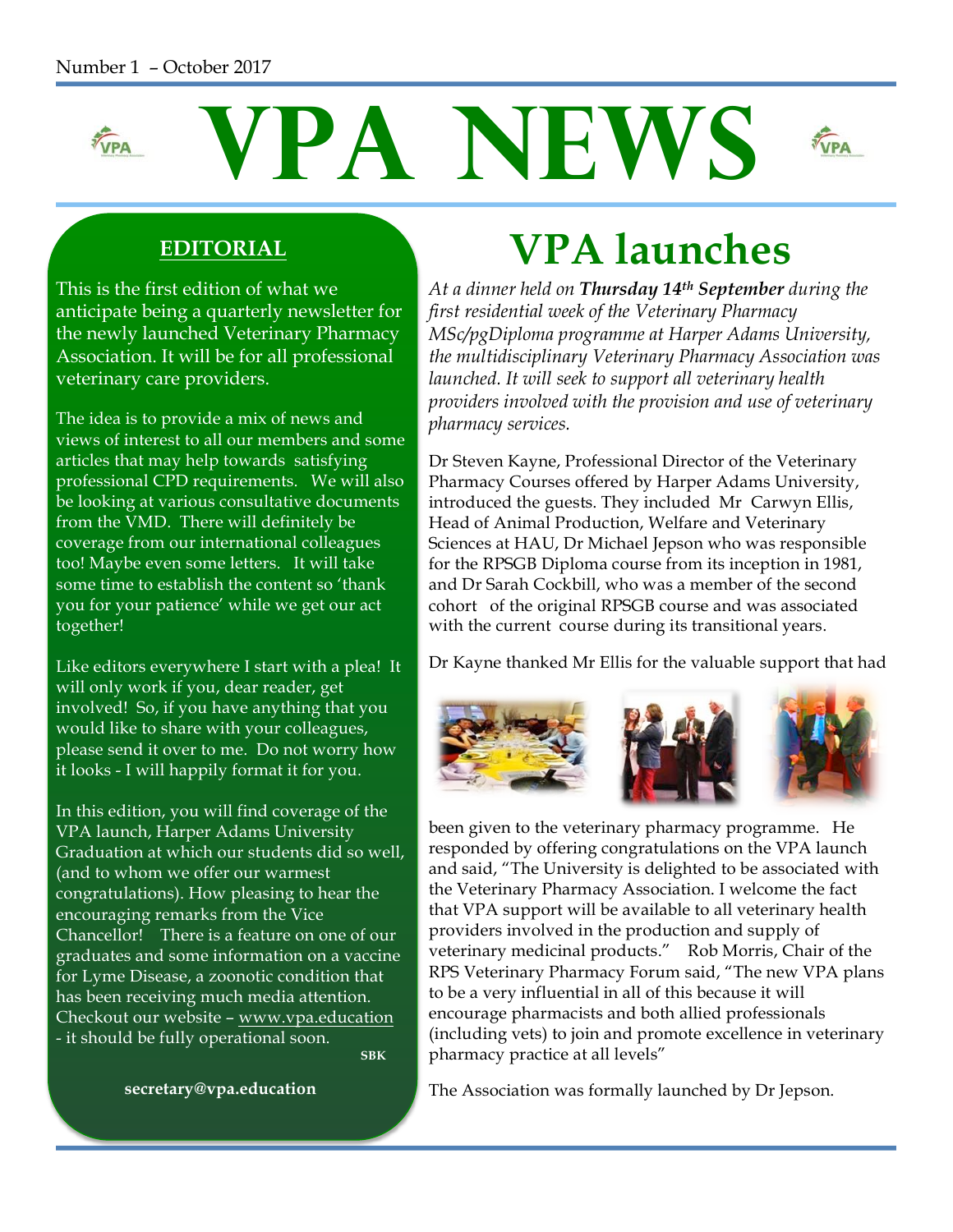## *Harper Adams VC welcomes collaboration with VPA*



## **Harper Adams** University

In his opening address, at the Graduation Ceremony at Harper Adams University on 22nd September 2017 the Vice-Chancellor Dr David Llewellyn made detailed reference to the recent launch of the Veterinary Pharmacy Association, The welcoming the continued partnership between Harper Adams University and his the

Conferment of the awards of PgC, PgD and MSc to our sixth cohort of Veterinary Pharmacy students was made by by Adam Henson, of the BBC's Countryfile Show, The Duke of Buccleuch, and to reflect the exciting new Veterinary School development at Harper Adams, the TV vet Cat Henstridge.

Our graduates reflect the international acknowledgment of the veterinary pharmacy provision at Harper Adams and represent a broad range of associated career paths, including employment with veterinary practice, academia, and animal health research and development. AZP

*Harper Adams has offered its unique Veterinary Pharmacy qualifications since 2009. Veterinary pharmacists, SQPs, veterinary nurses s and veterinary science graduates from the UK and overseas have completed the courses successfully. The first MSc was awarded to Michael Thomason in* 

## *Graduation at HAU - a day to remember!*





**Dr Alison Pyatt,** Senior Lecturer Animal Science at Harper Adams has graduated with a PhD with a thesis entitled 'Service provision in the animal health sector'. The contribution made by Veterinary Pharmacists and SQPs. was investigated. Alison has been Course Manager for the Veterinary Pharmacy programme offered by Harpers since the University took it over in 2009. A keen horsewoman, she lists among her interests 'drinking red wine and sitting in the sun.' Living as she does in rural Shropshire there are no prizes for guessing which is the more likely!

#### **Congratulations to the following who also received their awards"**

**MSc** Caroline Best (with Distinction), Alice Geddes(with Merit)

- **PgD** Martin Bennett, Vetja Haakuria (Namibia).
- **PgC** Amit Kauhsik, Vivek Sharma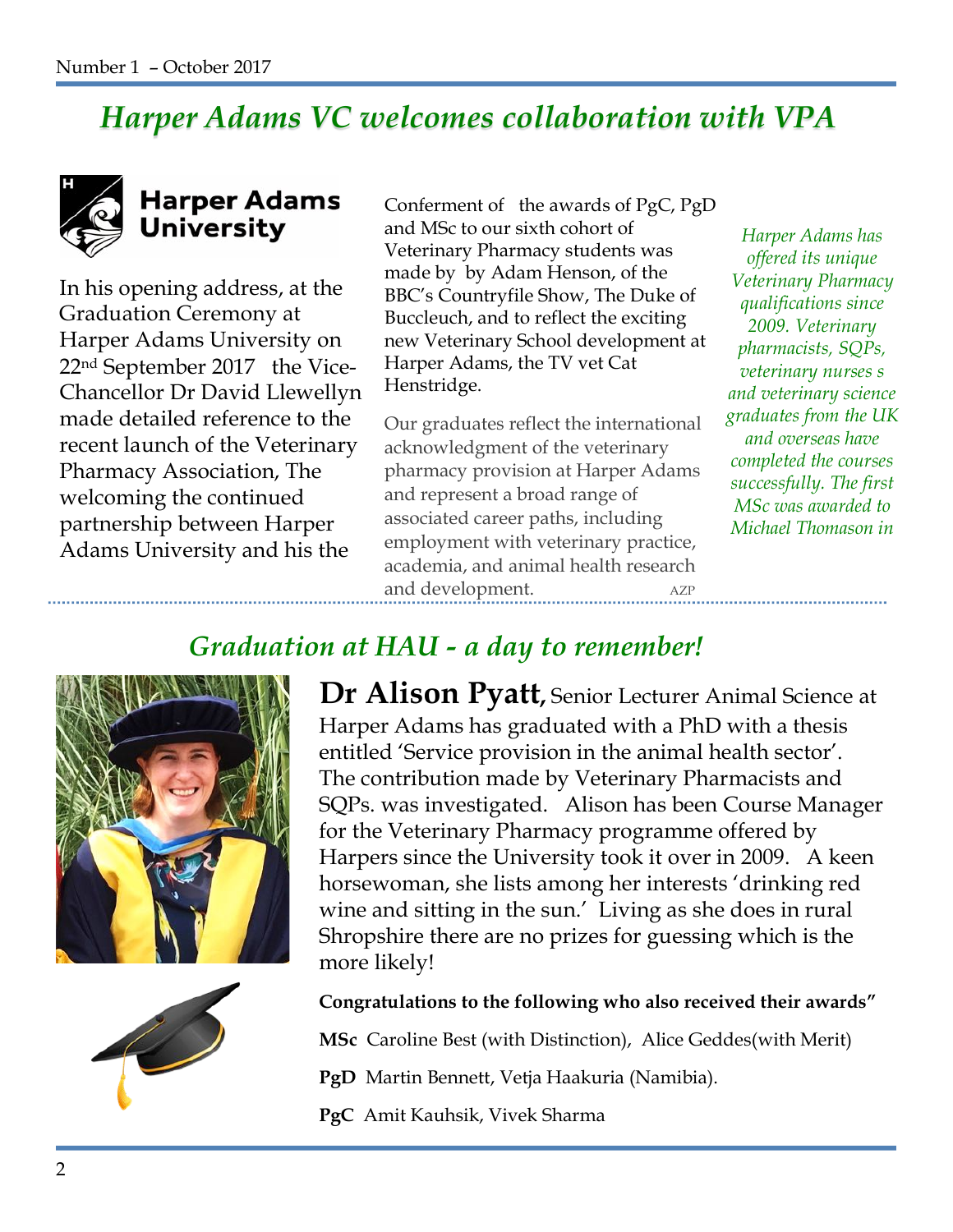

# *Profile*  **Caroline Best**

Caroline recently graduated from HAU with an MSc in Veterinary Pharmacy *with distinction.* She is now moving on to study for a PhD. In this article she traces her journey to where she is right now…

I was brought up on a mixed (but predominantly dairy) farm in the Cotswolds. I have always loved being on the farm and still play an active role on the family farm to this date.

I graduated from Cardiff University in 2011 with a BSc Zoology, awarded 2:1. I chose to study Zoology as I wanted to enroll onto Veterinary Science after my degree, through the graduate entry scheme. Although I did aspire to be a vet, my plans changed through university, as I gained a real enthusiasm for research, particularly in the lab. Since graduation, I have been working in the animal health laboratory setting, and most recently, in human neuroscience as a research technician.

In 2013, I embarked on the part-time MSc Veterinary Pharmacy course. I chose to study this, as my main drive was to work in animal health research and I eventually wanted to complete a PhD in farm animal research. Although at the time I didn't know the specifics of my future Masters Research Project, I wanted it to be lameness related, since lameness is a major economic and welfare concern in sheep and cattle and an interest of mine.

I was very lucky to have such a supportive and passionate supervisor for my Masters Research Project, Kate Phillips, who is an expert in the sheep field. Since graduation, I have been working closely with Kate and colleagues at Harper Adams and other institutions in putting together a formal PhD studentship proposal. This PhD proposal is an extension of my Masters Research Project, which was titled "An investigation into the factors affecting hoof shape, size and integrity in breeding rams". During the next few months, I will be applying for studentship calls and research grants, in a bid to begin my PhD journey in October 2018 at Harper Adams.

In the meantime, I will be continuing my neuroscience research technician position and gaining valuable research experience

I was the only non-pharmacist in my cohort at Harper Adams and did originally feel very much out of my depth. This did drive me to study harder and I soon felt on par with other students. I am happy to now see that the course is a mixture of pharmacists and non-pharmacists.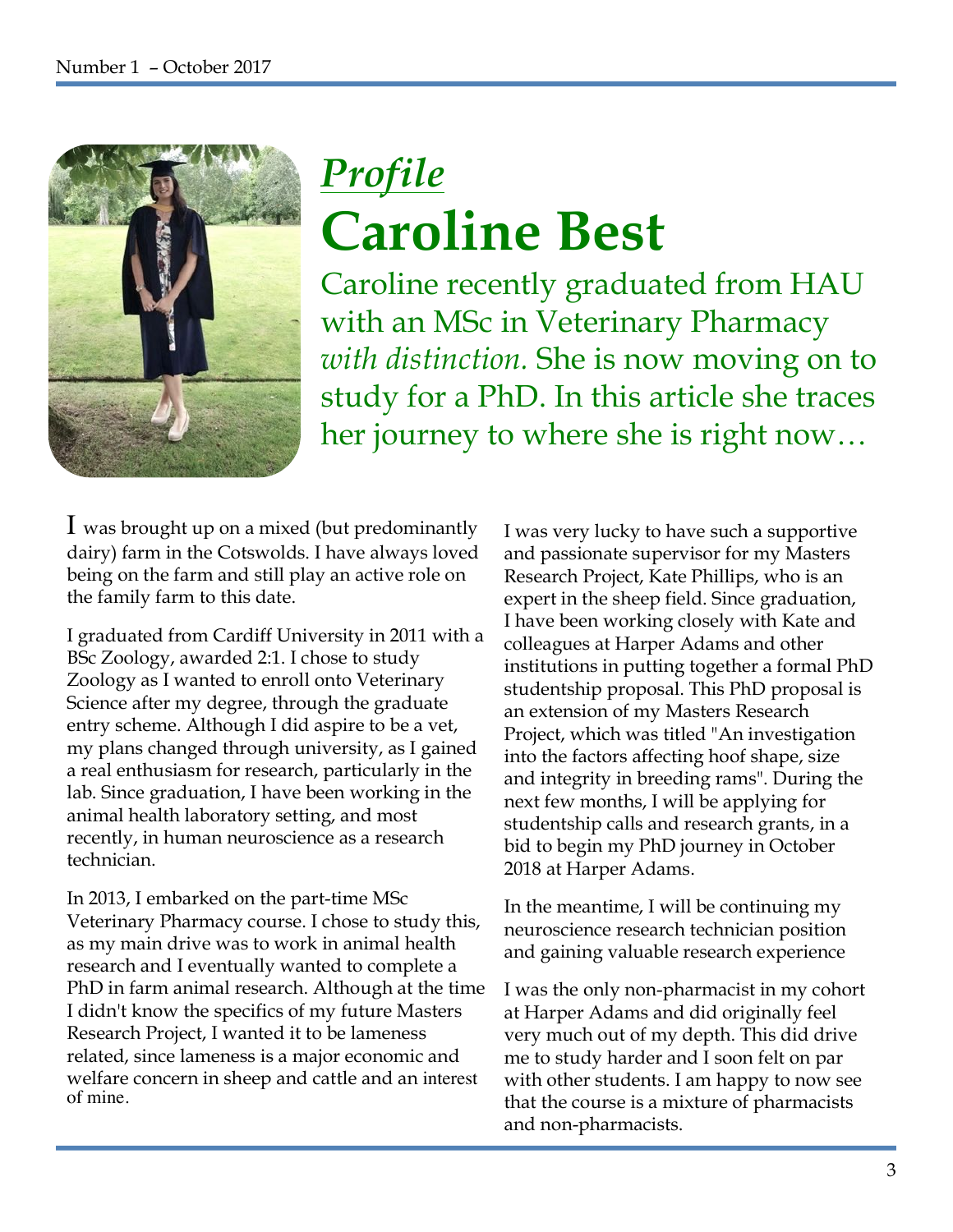# *Reports from the media*

### *Eye worm 'could spread to UK'*

An eye infection caused by a parasitic worm increasingly common in mainland Europe could spread to the UK, pet owners are being warned. The disease, *Thelazia callipaeda* or oriental eye worm, is transmitted by a type of fruit-fly that lands on the eyes and deposits infective larvae. The flies tend to be found in areas of oak woodland during warmer months. Cats, dogs and people catch it from the flies, which feed on eye secretions. Infected animals show a variety of symptoms, from mild conjunctivitis (pink eye) to severe corneal ulceration, which, if untreated, can lead to blindness.

There have been three recent canine cases reported in the UK, but the animals had been imported from abroad. One had been brought to the UK from Romania. The other two had recently travelled to Europe with their owners. All made a full recovery following drug treatment and eye washes to flush out the adult worms. Britain has the same type of fruit-fly - *Phortica variegata* - and the concern is these could become infected and then spread the condition to people and animals in the UK, says veterinary expert John Graham-Brown, from Liverpool University, in the Veterinary Record. *BBC News 19 Sept2017*

#### *A vaccination that can help to prevent against Lyme Disease*

For the past four years it has been possible to vaccinate dogs against Lyme disease, the infection caught from a contaminated tick

bite, but the same protection has not been available for humans. However, scientists at the University of Massachusetts Medical School in Boston have now developed a jab that, during tests on mice, was 100 per cent effective — completely halting the transmission of infection-causing bacteria from ticks into the bloodstream. They plan to run human trials over the next two to three years. Although labelled a 'vaccine', the new jab does not work like normal inoculations — which prime the immune system to recognise a virus or bacteria as foreign by exposing it to tiny amounts of the bug itself *Read more at this link:* http://www.dailymail.co.uk/health/article-4918824/A-vaccination-jab-help-prevent-Lyme-Disease.html#ixzz4ttPUKtll

### *Illegal pet trade in Indonesia*

The increasing demand for exotic and endangered species for pets continues to give concern world-wide. Officials in West Sumatra, Indonesia, rescued nine slow lorises from being



sold on the illegal pet market. All species of slow lorises are protected by the Convention on International Trade in Endangered Species and by local laws in

southern Asia and are classified 'critically endangered'. They are sensitive, nocturnal animals that don't fare well in captivity and often undergo a painful and potentially fatal procedure to remove their sharp teeth before being sold on the black market. In addition to the pet trade, they face threats from poaching and habitat loss. The rescued nine will eventually be released into the wild after undergoing rehabilitation. *National Geographic*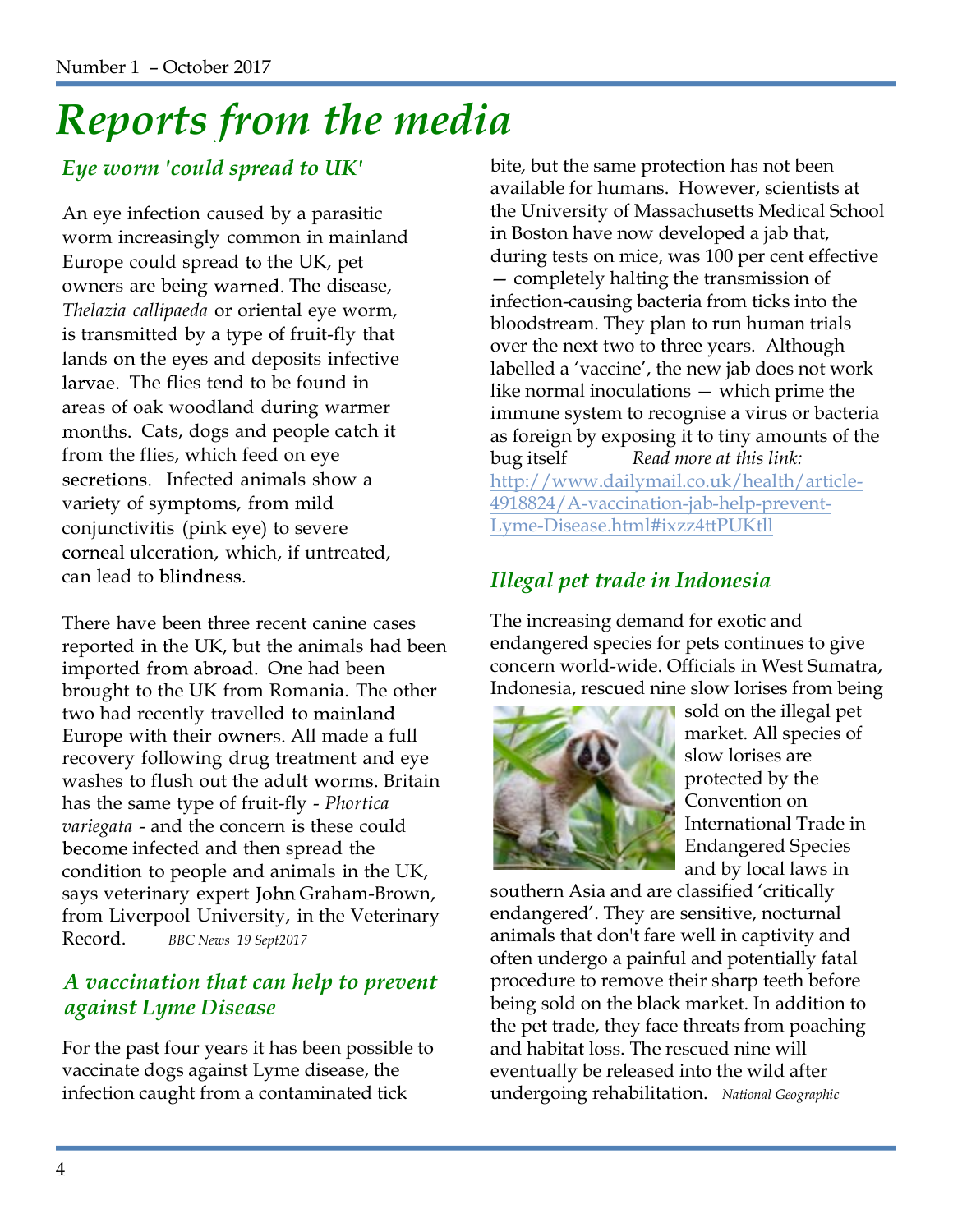#### Number 1 – October 2017

#### *VPA honours Dr Michael Jepson*

The VPA is delighted to announce that its first Honorary Fellowship has been awarded to **Dr Michael Jepson** of Birmingham for his tireless work associated with promoting veterinary pharmacy over four decades.



Dr Sarah Cockrill says "Dr Michael Jepson was the first Course Director of the Diploma in Agricultural & Veterinary Pharmacy, the only academic course for which the RPSGB awarded recognised post nominals, when it was first established in 1980. He was a Member of the RPSGB's Veterinary Pharmacy Group Committee until 2010. He served for 8 years on the VMD's Veterinary Products Committee, which is responsible for the 'quality, safety & efficacy' of

veterinary medicines. Dr Steven Kayne adds "I have known Michael for more than 50 years as a teacher, colleague but most of all as a good friend. He ran the RPSGB Veterinary Diploma course almost single handed for more than 20 years and continues to be a passionate supporter of veterinary pharmacy".



# *News from Ireland* **ORDER HERE**

We see from Facebook that Connor Ward (Cohort Two) has opened a new Veterinary Pharmacy in the north west of Ireland. Our congratulations and good wishes to him and his staff!



If we can persuade Connor to tap a few keys and send us a report we will feature his new venture in our next edition!





Harper Adams University will be promoting the Veterinary Pharmacy courses and the VPA at the Pharmacy Show in Birmingham with staff and past students in attendance to answer questions. A report will be included n our nest newsletter early in the New Year.

#### **Recommended books**



An Introduction to Veterinary Medicine, edited by Steven Kayne will equip pharmacists, veterinary nurses and SQPs with the knowledge necessary to enable a confident and appropriate involvement in this area of practice.



Selling Veterinary Medicines from the Veterinary Pharmacists Association is designed to be a handy reference for those dealing with owners of companion animals, mammals and horses in a retail environment.

#### **ORDER HERE**